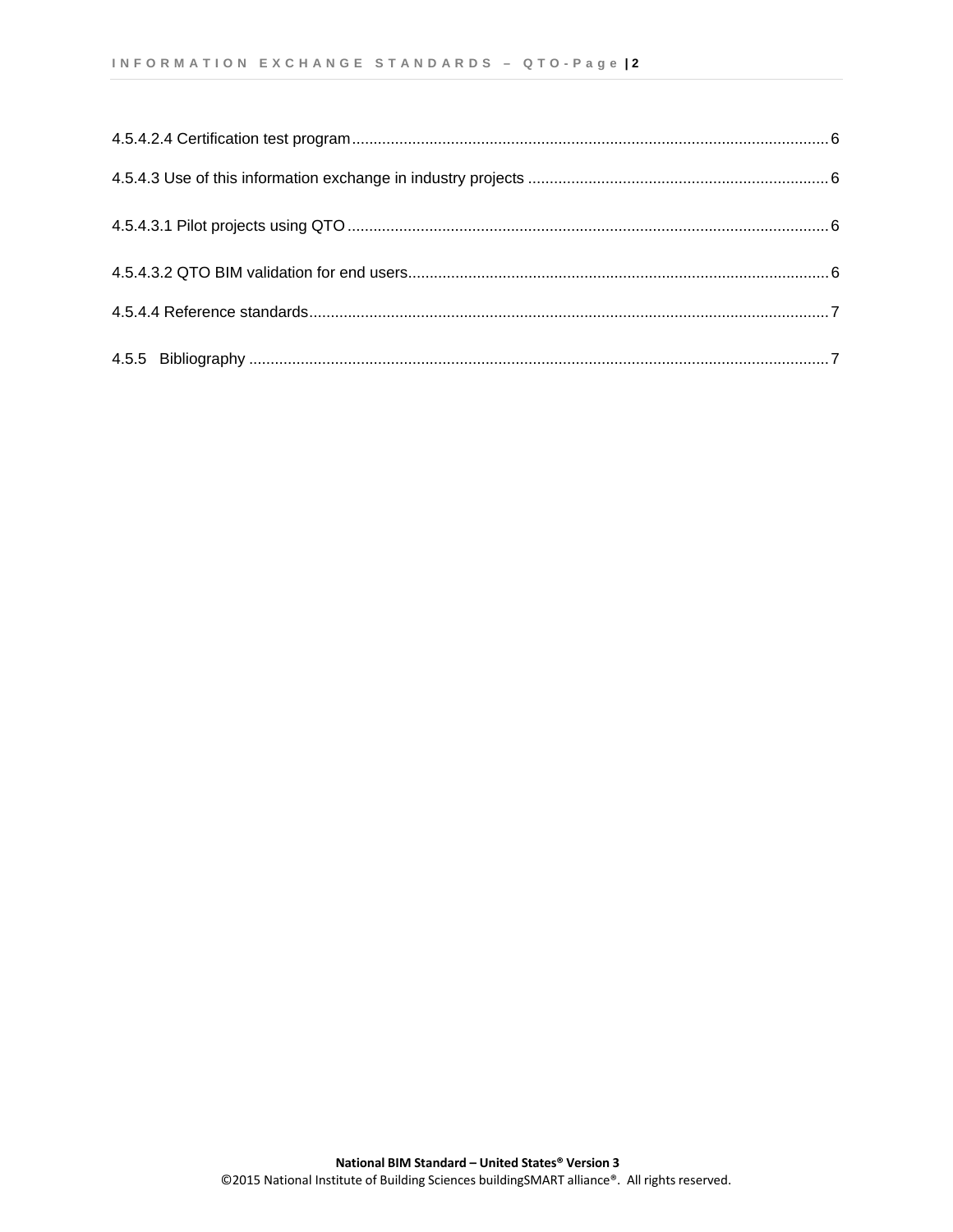## **4.5.1 Scope**

The Design to Quantity Takeoff (QTO), IDM V1.0, 30 May 2011; MVD 30 March 2009, information exchange provides a process using a QTO analysis application to load into the BIM with a database of construction recipes. By taking measured quantities of the BIM objects, the application can project the construction cost. Building owner organizations are emphasizing the need for QTO and its integration with building design to better assess projected construction costs during the design phase of their building projects. This guideline presents examples of successful implementation of using BIM – QTO exchanges in projects by large building owner organization driven by their BIM programs and software support.

More information about this program can be found on the GSA BIM/4D/3D Program website and in the GSA BIM Guide for Series 02 of their BIM program. More detail, including the information delivery manual (IDM) and model view definition (MVD) can be found on the IFC Solutions Factory website.

## **4.5.2 Normative references**

The following referenced documents are indispensable for the application of this document for dated references, only the edition cited applies. For undated references, the latest edition of the referenced document (including any amendments) applies.

- Industry Foundation Classes (IFC) standard, http://www.buildingsmart.com/
- IFC Solutions Factory, tools for developing IDM/MVD, http://www.blis-project.org/IAI-MVD/
- OmniClass™ Classification, http://www.omniclass.org/

#### **4.5.3 Terms, definitions, symbols, units and abbreviated terms**

For the purposes of this document, the following terms, definitions, symbols, units and abbreviated terms apply.

## **4.5.3.1**

#### **certification testing**

concept-based tests for every bit of data required by the MVD; a process for testing software's conformance with a given IFC release specification, and its subsets defined as views; promotes quality in IFC implementations and demonstrates to end-users that the software passing the certification implements the IFC specification in a consistent way, hence being able to exchange IFC product data with other certified software unambiguously

## **4.5.3.2**

#### **industry foundation class IFC**

neutral and open specification that is not controlled by a single vendor or group of vendors; an objectbased file format with a data model develop by buildingSMART to facilitate interoperability in the building industry, commonly used format for BIM

#### **4.5.3.3 information delivery manual IDM**

standard for processes specified when certain types of information are required during the construction of a project or the operation of a built asset; provides detailed specification of the information that a particular user (for example, architect, building services engineer) needs to provide at a point in time and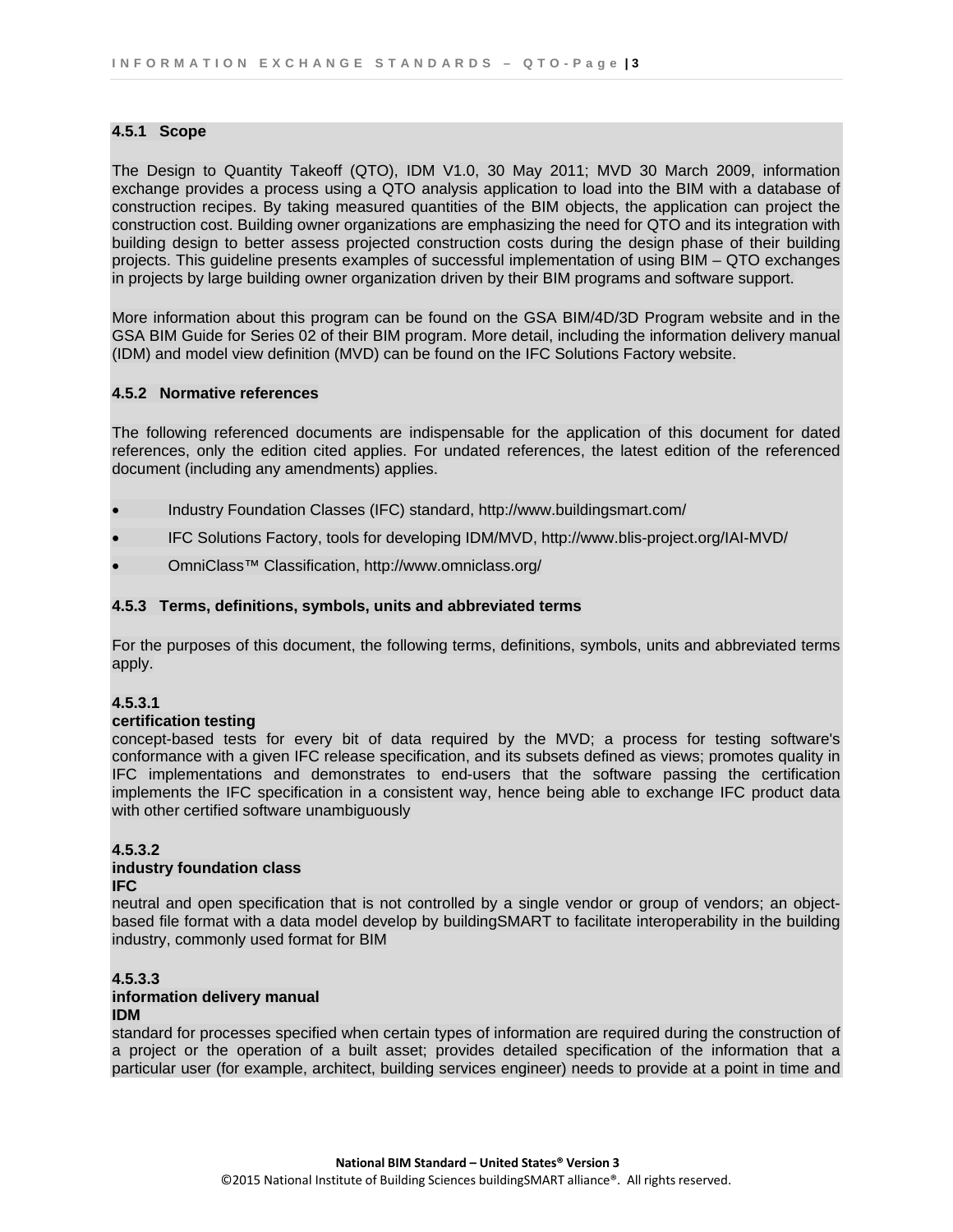groups together information that is needed in associated activities: cost estimating, volume of materials and job scheduling are natural partners

## **4.5.3.4**

## **information exchange**

process of participants developing information and taking relevant information to share for use by other participants later in a project; information can be paper-based or in digital format

## **4.5.3.5**

#### **model view definition MVD**

standard methodology and format for documenting the software implementation requirements for standard IFC based data exchanges; structured into two main divisions 1) non-technical division to model exchange requirements for end-users and 2) technical division for software developers

## **4.5.3.6**

**quantity takeoff** 

## **QTO**

open, IFC-based BIM information exchange that enables designers and building owners to assess the quantities of materials and manufactured products in a building design, and by extension, to project the construction cost of that building design

## **4.5.4 Design to Quantity Takeoff for Cost Estimating**

Design to Quantity Takeoff for Cost Estimating (QTO) is an open, IFC-based BIM information exchange that enables designers and building owners to assess the quantities of materials and manufactured products in a building design, and by extension, to project the construction cost of that building design. A QTO analysis application loads the Building information Model (BIM) and a database of construction recipes. By taking measured quantities of the BIM objects, the application can project the construction cost.

In 2008, buildingSMART alliance® and the Open Geospatial Consortium led a large project in which an early version of this Information Exchange was used. Dozens of industry leading companies participated in the AECOO Testbed project, which demonstrated successful exchange of a BIM, followed by quantity takeoff and cost estimating in an analysis application.

The primary drivers for the Testbed and subsequent development for this Information Exchange were several building owner organizations. These building owners supported this development because of the real need to better assess projected construction costs during the design phase of their building projects. These organizations are beginning to use BIM exchange for QTO in their projects. These organizations include: GSA, Statsbygg, and Senate Properties. Driven by these organizations BIM programs, several software organizations have already implemented, or are now implementing support for this BIM information exchange in their products. These include: Autodesk (Revit and AutoCAD Architecture), Bentley (during AECOO), DDS (DDS-CAD), Graphisoft (ArchiCAD), Beck (dProfiler), Tocoman (TCM QTO), Tokmo (during AECOO), and Digital Alchemy (IFC QTO).

More information about this program can be found on the GSA BIM/4D/3D Program web site and in the GSA BIM Guide for Series 07 of their BIM program. More detail, including the Information Delivery Manual (IDM) and Model View Definition (MVD) can be found on the IFC Solutions Factory Website.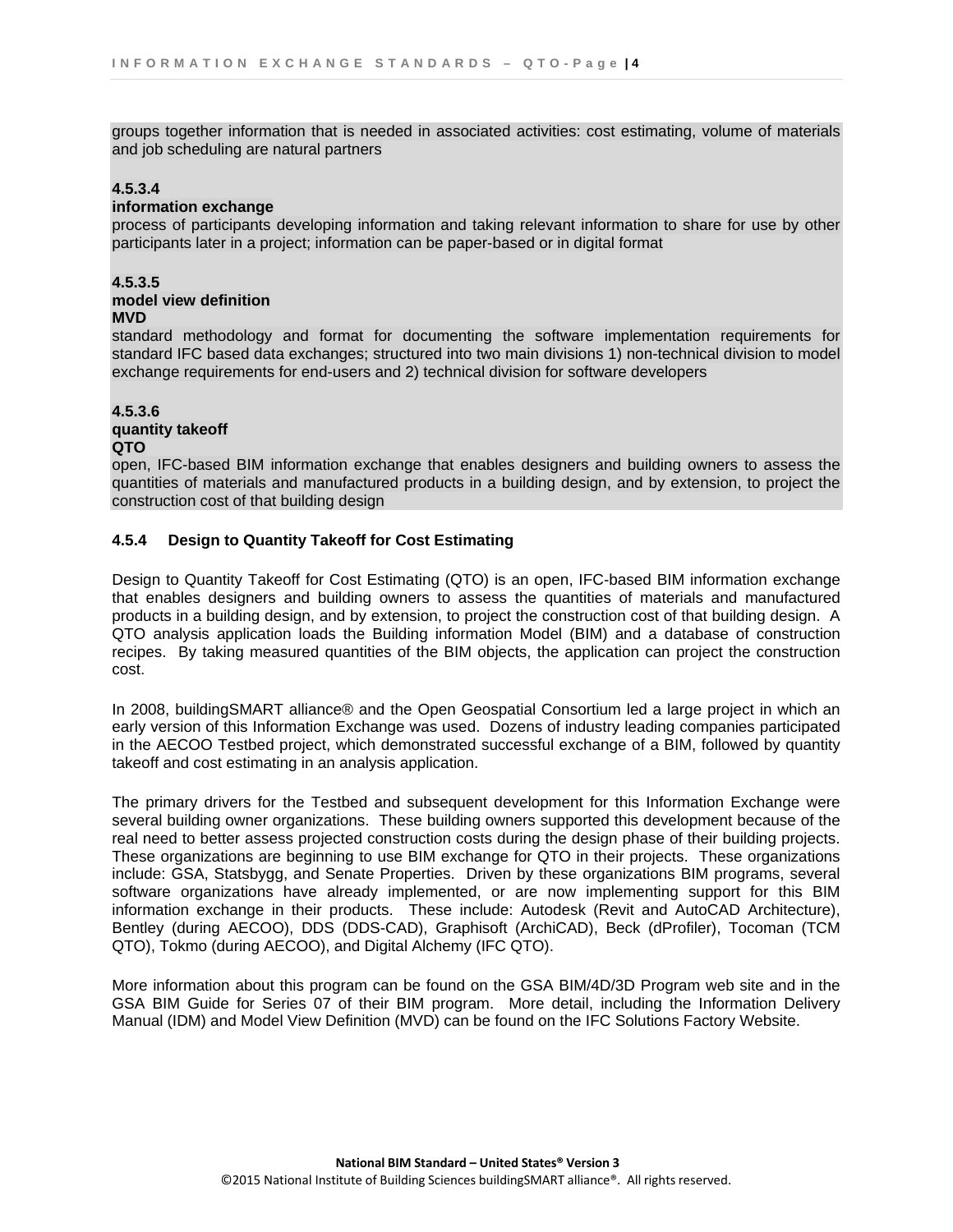#### **4.5.4.1 Information exchange**

As part of the NBIMS-US™ standard, this open, IFC-based information exchange and the products supporting it will improve the quality of building design using BIM, by providing quantitative feedback to designers and owners about the projected cost to construct the building design. Building design and construction in the US will be improved if this exchange is made a standard because building designs will become more efficient beginning in early stages of design

## **4.5.4.1.1 IDM submission requirements**

- 1. Process Maps http://www.blis-project.org/IAI-MVD/IDM/GSA-004/PM\_GSA-004.pdf
- 2. Exchange Requirements http://www.blis-project.org/IAI-MVD/IDM/GSA-004/ER\_GSA-004.pdf
- 3. Exchange Requirements Model Description http://www.blis-project.org/IAI-MVD/MVDs/GSA-004/Overview.pdf
- 4. Exchange Requirements Model http://www.blis-project.org/IAI-MVD/reporting/browseMVD.php?MVD=GSA-004&BND=Generic&LAYOUT=H

For convenience, the ERM can be downloaded in PDF format from: http://www.blis-project.org/IAI-MVD/Snapshots/GSA-004\_ERM\_(QTO)\_Design\_to\_QuantityTakeoff.pdf

## **4.5.4.1.2 MVD submission requirements**

- 1. Model View Definition Overview http://www.blis-project.org/IAI-MVD/MVDs/GSA-004/IFC2x3.pdf
- 2. Model View Diagrams http://www.blis-project.org/IAI-MVD/reporting/browseMVD.php?MVD=GSA-004&BND=IFC2x3&LAYOUT=H

For convenience, the MVD can be downloaded in PDF format from: http://www.blis-project.org/IAI-MVD/Snapshots/GSA-004\_MVD\_IFC2x3\_(QTO)\_Design\_to\_QuantityTakeoff.pdf

## **4.5.4.1.2.1 Implementation specifications**

Each MVD concept in the MVD diagrams is hyperlinked to the Implementation Guidance for that concept. Simply click on the MVD Concept box in the diagrams (either online web pages or the PDF download) to link to the implementation specifications web page in your browser.

## **4.5.4.2 Software implementation requirements**

#### **4.5.4.2.1 Implementation support**

As described above, several vendors have already implemented support for QTO in their products, as part of their implementations supporting the Concept Design BIM 2010 (CDB-2010). CDB-2010 rolls together the requirements of four IDMs into a single composite MVD. Implementations began in September 2009. Vendors have been supported through the implementation process through a bi-weekly meeting in which questions are addressed, results are reviewed, and issues resolved. Implementing vendors and products include:

## **4.5.4.2.2 Exporting applications**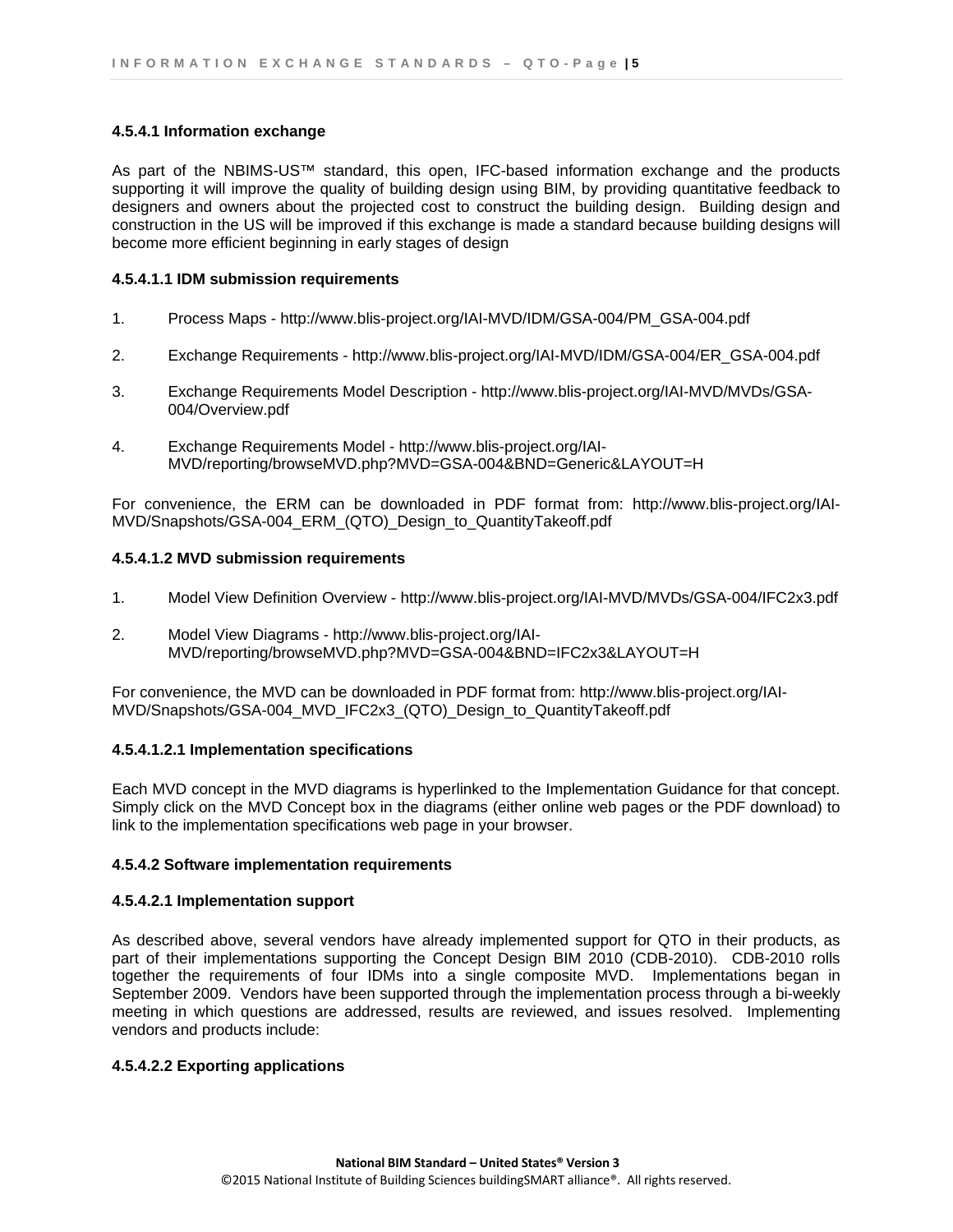- Autodesk Revit 2012 and AutoCAD Architecture 2012
- Beck Technologies Dprofiler
- Bentley Systems Bentley Architecture (during AECOO)
- Graphisoft ArchiCAD 15
- Data Design Systems DDS-CAD

## **4.5.4.2.3 Importing applications**

- Tocoman TCM QTO
- Tokmo Cost Estimating
- Digital Alchemy IFC QTO

## **4.5.4.2.4 Certification test program**

Certification testing began in October 2009. We expect that most of these applications will be certified for correct support of QTO in 2011 (as currently defined). Certification testing is MVD concept-based, and takes the unit testing approach. This means that there are tests for each and every bit of data required by the MVD. These tests are specific enough to ensure that the IFC BIMs being exported by certified applications are absolutely consistent and can be predictably loaded and analyzed by any certified QTO analysis application.

Sample Certification Test Results Package – http://www.blis-project.org/IAI-MVD/testing/GSA-005/DProfiler\_CDB-2010\_TestResults\_02-Jun-11\_3.zip

This package includes

- Submitted IFC BIM file
- Certification Test Results Summary Report
- Certification Test Results Detailed Reports 37 of these one for each high-level MVD Concept (e.g. wall, door, window)

#### **4.5.4.3 Use of this information exchange in industry projects**

#### **4.5.4.3.1 Pilot projects using QTO**

- GSA has stated their intent to use the QTO exchange in a pilot project before the end of 2011.
- Statsbygg has stated their intent to use the QTO exchange in a pilot project before the end of 2011.

#### **4.5.4.3.2 QTO BIM validation for end users**

An online BIM Validation service is being developed and will be made public by end of 2011. This online service will enable end users to upload their IFC BIM to be checked for conformance to exchange standards defined by IDMs and MVDs. Checking IFC BIMs for conformance to the QTO information exchange will be supported by this service. Testing with Vendors has already begun.